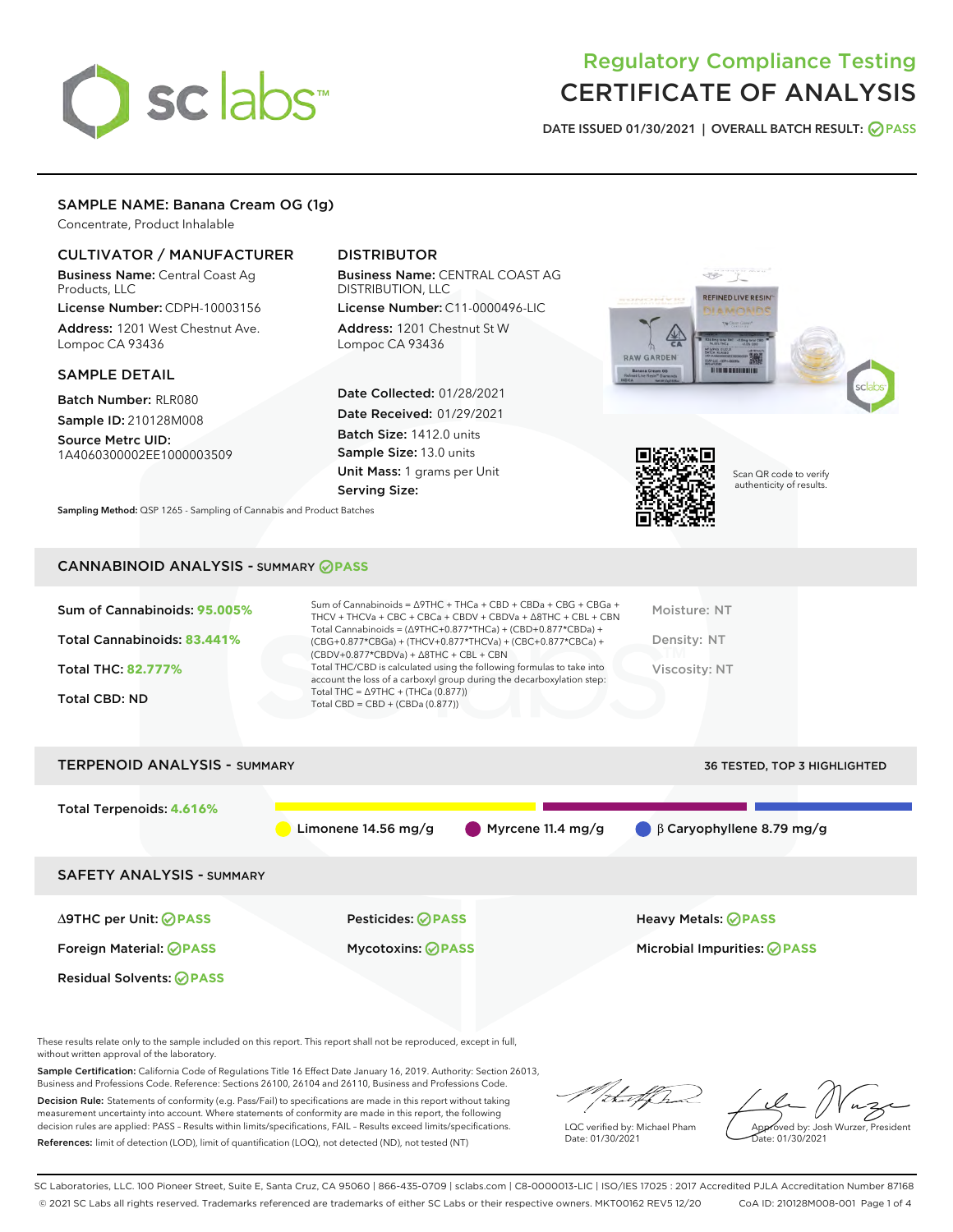



BANANA CREAM OG (1G) | DATE ISSUED 01/30/2021 | OVERALL BATCH RESULT: @ PASS

## CANNABINOID TEST RESULTS - 01/30/2021 2 PASS

Tested by high-performance liquid chromatography with diode-array detection (HPLC-DAD). **Method:** QSP 1157 - Analysis of Cannabinoids by HPLC-DAD

#### TOTAL CANNABINOIDS: **83.441%** Total Cannabinoids (Total THC) + (Total CBD) +

(Total CBG) + (Total THCV) + (Total CBC) + (Total CBDV) + ∆8THC + CBL + CBN

TOTAL THC: **82.777%** Total THC (∆9THC+0.877\*THCa)

TOTAL CBD: ND

Total CBD (CBD+0.877\*CBDa)

TOTAL CBG: 0.18% Total CBG (CBG+0.877\*CBGa) TOTAL THCV: 0.381%

Total THCV (THCV+0.877\*THCVa)

TOTAL CBC: 0.103% Total CBC (CBC+0.877\*CBCa)

TOTAL CBDV: ND Total CBDV (CBDV+0.877\*CBDVa)

| <b>COMPOUND</b>  | LOD/LOQ<br>(mg/g)          | <b>MEASUREMENT</b><br><b>UNCERTAINTY</b><br>(mg/g) | <b>RESULT</b><br>(mg/g) | <b>RESULT</b><br>(%) |
|------------------|----------------------------|----------------------------------------------------|-------------------------|----------------------|
| <b>THCa</b>      | 0.05/0.14                  | ±23.976                                            | 932.90                  | 93.290               |
| <b>A9THC</b>     | 0.06 / 0.26                | ±0.331                                             | 9.62                    | 0.962                |
| <b>THCVa</b>     | 0.07 / 0.20                | ±0.207                                             | 4.35                    | 0.435                |
| <b>CBGa</b>      | 0.1/0.2                    | ±0.10                                              | 2.0                     | 0.20                 |
| <b>CBCa</b>      | 0.07/0.28                  | ±0.058                                             | 1.18                    | 0.118                |
| $\triangle$ 8THC | 0.1/0.4                    | N/A                                                | <b>ND</b>               | <b>ND</b>            |
| <b>THCV</b>      | 0.1 / 0.2                  | N/A                                                | <b>ND</b>               | <b>ND</b>            |
| <b>CBD</b>       | 0.07/0.29                  | N/A                                                | <b>ND</b>               | <b>ND</b>            |
| <b>CBDa</b>      | 0.02/0.19                  | N/A                                                | <b>ND</b>               | <b>ND</b>            |
| <b>CBDV</b>      | 0.04 / 0.15                | N/A                                                | <b>ND</b>               | <b>ND</b>            |
| <b>CBDVa</b>     | 0.03/0.53                  | N/A                                                | <b>ND</b>               | <b>ND</b>            |
| <b>CBG</b>       | 0.06/0.19                  | N/A                                                | <b>ND</b>               | <b>ND</b>            |
| <b>CBL</b>       | 0.06 / 0.24                | N/A                                                | <b>ND</b>               | <b>ND</b>            |
| <b>CBN</b>       | 0.1/0.3                    | N/A                                                | <b>ND</b>               | <b>ND</b>            |
| <b>CBC</b>       | 0.2 / 0.5                  | N/A                                                | <b>ND</b>               | <b>ND</b>            |
|                  | <b>SUM OF CANNABINOIDS</b> |                                                    | 950.05 mg/g             | 95.005%              |

#### **UNIT MASS: 1 grams per Unit**

| ∆9THC per Unit                                                                            | 1120 per-package limit | 9.62 mg/unit<br><b>PASS</b> |  |  |
|-------------------------------------------------------------------------------------------|------------------------|-----------------------------|--|--|
| <b>Total THC per Unit</b>                                                                 |                        | 827.77 mg/unit              |  |  |
| <b>CBD per Unit</b>                                                                       |                        | <b>ND</b>                   |  |  |
| <b>Total CBD per Unit</b>                                                                 |                        | <b>ND</b>                   |  |  |
| Sum of Cannabinoids<br>per Unit                                                           |                        | 950.05 mg/unit              |  |  |
| <b>Total Cannabinoids</b><br>per Unit                                                     |                        | 834.41 mg/unit              |  |  |
| <b>MOISTURE TEST RESULT</b><br><b>VISCOSITY TEST RESULT</b><br><b>DENSITY TEST RESULT</b> |                        |                             |  |  |

Not Tested

Not Tested

Not Tested

#### TERPENOID TEST RESULTS - 01/30/2021

Terpene analysis utilizing gas chromatography-flame ionization detection (GC-FID). Terpenes are the aromatic compounds that endow cannabis with their unique scent and effect. Following are the primary terpenes detected. **Method:** QSP 1192 - Analysis of Terpenoids by GC-FID

| <b>COMPOUND</b>         | LOD/LOQ<br>(mg/g) | <b>MEASUREMENT</b><br><b>UNCERTAINTY</b><br>(mg/g) | <b>RESULT</b><br>(mg/g)                         | <b>RESULT</b><br>$(\%)$ |
|-------------------------|-------------------|----------------------------------------------------|-------------------------------------------------|-------------------------|
| Limonene                | 0.04 / 0.12       | ±0.534                                             | 14.56                                           | 1.456                   |
| <b>Myrcene</b>          | 0.1 / 0.2         | ±0.92                                              | 11.4                                            | 1.14                    |
| $\beta$ Caryophyllene   | 0.04 / 0.11       | ±0.417                                             | 8.79                                            | 0.879                   |
| $\beta$ Pinene          | 0.1 / 0.2         | ±0.17                                              | 2.2                                             | 0.22                    |
| $\alpha$ Humulene       | 0.03 / 0.08       | ±0.065                                             | 2.02                                            | 0.202                   |
| $\alpha$ Pinene         | 0.04 / 0.13       | ±0.125                                             | 1.91                                            | 0.191                   |
| Linalool                | 0.04 / 0.1        | ±0.06                                              | 1.2                                             | 0.12                    |
| Fenchol                 | 0.1 / 0.2         | ±0.07                                              | 1.2                                             | 0.12                    |
| Terpineol               | 0.03 / 0.1        | ±0.10                                              | 0.9                                             | 0.09                    |
| Ocimene                 | 0.05 / 0.1        | ±0.09                                              | 0.8                                             | 0.08                    |
| Terpinolene             | 0.04 / 0.1        | ±0.03                                              | 0.5                                             | 0.05                    |
| Camphene                | 0.1 / 0.2         | ±0.02                                              | 0.3                                             | 0.03                    |
| $\alpha$ Bisabolol      | 0.1 / 0.2         | ±0.01                                              | 0.2                                             | 0.02                    |
| Nerolidol               | 0.03 / 0.09       | ±0.012                                             | 0.18                                            | 0.018                   |
| <b>Borneol</b>          | 0.1 / 0.3         | N/A                                                | <loq< td=""><td><loq< td=""></loq<></td></loq<> | <loq< td=""></loq<>     |
| Caryophyllene<br>Oxide  | 0.1 / 0.2         | N/A                                                | <loq< td=""><td><loq< td=""></loq<></td></loq<> | <loq< td=""></loq<>     |
| Guaiol                  | 0.04 / 0.13       | N/A                                                | <loq< td=""><td><loq< td=""></loq<></td></loq<> | <loq< td=""></loq<>     |
| Sabinene                | 0.1 / 0.2         | N/A                                                | ND                                              | ND                      |
| $\alpha$ Phellandrene   | 0.1 / 0.2         | N/A                                                | <b>ND</b>                                       | <b>ND</b>               |
| 3 Carene                | 0.1 / 0.2         | N/A                                                | <b>ND</b>                                       | <b>ND</b>               |
| $\alpha$ Terpinene      | 0.1 / 0.2         | N/A                                                | <b>ND</b>                                       | <b>ND</b>               |
| Eucalyptol              | 0.1 / 0.2         | N/A                                                | ND                                              | ND                      |
| $\gamma$ Terpinene      | 0.1 / 0.2         | N/A                                                | ND                                              | <b>ND</b>               |
| Sabinene Hydrate        | 0.1 / 0.2         | N/A                                                | ND                                              | ND                      |
| Fenchone                | 0.1 / 0.2         | N/A                                                | ND                                              | <b>ND</b>               |
| (-)-Isopulegol          | 0.03 / 0.08       | N/A                                                | <b>ND</b>                                       | <b>ND</b>               |
| Camphor                 | 0.1 / 0.3         | N/A                                                | ND                                              | <b>ND</b>               |
| Isoborneol              | 0.1 / 0.2         | N/A                                                | ND                                              | ND                      |
| Menthol                 | 0.04 / 0.1        | N/A                                                | <b>ND</b>                                       | <b>ND</b>               |
| Nerol                   | 0.05 / 0.1        | N/A                                                | <b>ND</b>                                       | <b>ND</b>               |
| R-(+)-Pulegone          | 0.04 / 0.1        | N/A                                                | ND                                              | ND                      |
| Geraniol                | 0.04 / 0.11       | N/A                                                | ND                                              | ND                      |
| <b>Geranyl Acetate</b>  | 0.03 / 0.10       | N/A                                                | ND                                              | ND                      |
| $\alpha$ Cedrene        | 0.03 / 0.10       | N/A                                                | ND                                              | ND                      |
| Valencene               | 0.02 / 0.06       | N/A                                                | ND                                              | ND                      |
| Cedrol                  | 0.1 / 0.2         | N/A                                                | ND                                              | ND                      |
| <b>TOTAL TERPENOIDS</b> |                   |                                                    | 46.16 mg/g                                      | 4.616%                  |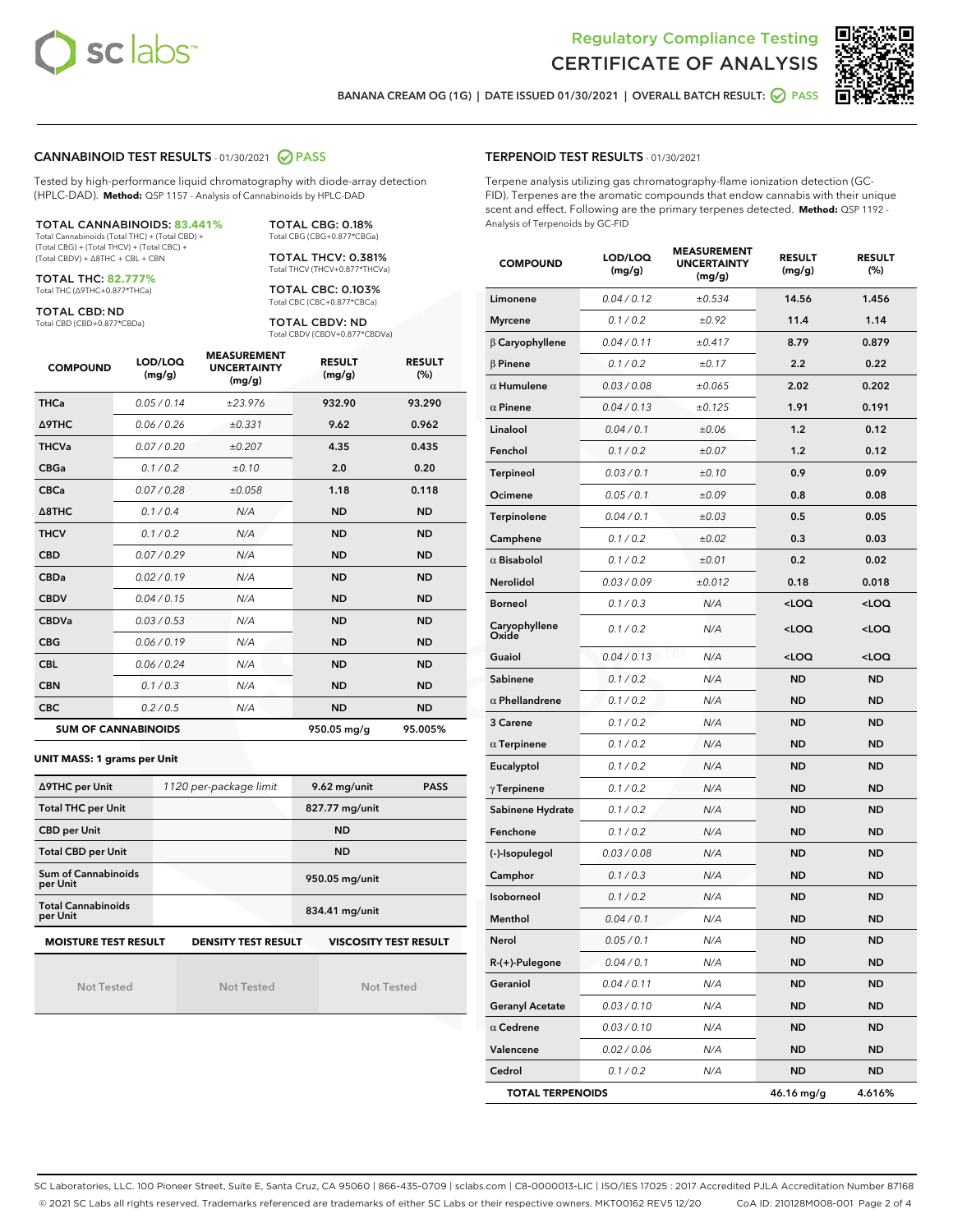



BANANA CREAM OG (1G) | DATE ISSUED 01/30/2021 | OVERALL BATCH RESULT: @ PASS

# CATEGORY 1 PESTICIDE TEST RESULTS - 01/30/2021 @ PASS

Pesticide and plant growth regulator analysis utilizing high-performance liquid chromatography-mass spectrometry (HPLC-MS) or gas chromatography-mass spectrometry (GC-MS). \*GC-MS utilized where indicated. **Method:** QSP 1212 - Analysis of Pesticides and Mycotoxins by LC-MS or QSP 1213 - Analysis of Pesticides by GC-MS

| <b>COMPOUND</b>             | LOD/LOQ<br>$(\mu g/g)$ | <b>ACTION</b><br><b>LIMIT</b><br>$(\mu g/g)$ | <b>MEASUREMENT</b><br><b>UNCERTAINTY</b><br>$(\mu g/g)$ | <b>RESULT</b><br>$(\mu g/g)$ | <b>RESULT</b> |
|-----------------------------|------------------------|----------------------------------------------|---------------------------------------------------------|------------------------------|---------------|
| Aldicarb                    | 0.03 / 0.08            | $\ge$ LOD                                    | N/A                                                     | <b>ND</b>                    | <b>PASS</b>   |
| Carbofuran                  | 0.02 / 0.05            | $\ge$ LOD                                    | N/A                                                     | <b>ND</b>                    | <b>PASS</b>   |
| Chlordane*                  | 0.03 / 0.08            | $\ge$ LOD                                    | N/A                                                     | <b>ND</b>                    | <b>PASS</b>   |
| Chlorfenapyr*               | 0.03/0.10              | $\ge$ LOD                                    | N/A                                                     | <b>ND</b>                    | <b>PASS</b>   |
| Chlorpyrifos                | 0.02 / 0.06            | $\ge$ LOD                                    | N/A                                                     | <b>ND</b>                    | <b>PASS</b>   |
| Coumaphos                   | 0.02 / 0.07            | $\ge$ LOD                                    | N/A                                                     | <b>ND</b>                    | <b>PASS</b>   |
| Daminozide                  | 0.02 / 0.07            | $\ge$ LOD                                    | N/A                                                     | <b>ND</b>                    | <b>PASS</b>   |
| <b>DDVP</b><br>(Dichlorvos) | 0.03/0.09              | $\ge$ LOD                                    | N/A                                                     | <b>ND</b>                    | <b>PASS</b>   |
| Dimethoate                  | 0.03 / 0.08            | $>$ LOD                                      | N/A                                                     | <b>ND</b>                    | <b>PASS</b>   |
| Ethoprop(hos)               | 0.03/0.10              | $\ge$ LOD                                    | N/A                                                     | <b>ND</b>                    | <b>PASS</b>   |
| Etofenprox                  | 0.02/0.06              | $>$ LOD                                      | N/A                                                     | <b>ND</b>                    | <b>PASS</b>   |
| Fenoxycarb                  | 0.03 / 0.08            | $\geq$ LOD                                   | N/A                                                     | <b>ND</b>                    | <b>PASS</b>   |
| Fipronil                    | 0.03 / 0.08            | $>$ LOD                                      | N/A                                                     | <b>ND</b>                    | <b>PASS</b>   |
| Imazalil                    | 0.02 / 0.06            | $\ge$ LOD                                    | N/A                                                     | <b>ND</b>                    | <b>PASS</b>   |
| <b>Methiocarb</b>           | 0.02 / 0.07            | $\ge$ LOD                                    | N/A                                                     | <b>ND</b>                    | <b>PASS</b>   |
| Methyl<br>parathion         | 0.03/0.10              | $\ge$ LOD                                    | N/A                                                     | <b>ND</b>                    | <b>PASS</b>   |
| <b>Mevinphos</b>            | 0.03/0.09              | $\ge$ LOD                                    | N/A                                                     | <b>ND</b>                    | <b>PASS</b>   |
| Paclobutrazol               | 0.02 / 0.05            | $\ge$ LOD                                    | N/A                                                     | <b>ND</b>                    | <b>PASS</b>   |
| Propoxur                    | 0.03/0.09              | $\ge$ LOD                                    | N/A                                                     | <b>ND</b>                    | <b>PASS</b>   |
| Spiroxamine                 | 0.03 / 0.08            | $\ge$ LOD                                    | N/A                                                     | <b>ND</b>                    | <b>PASS</b>   |
| <b>Thiacloprid</b>          | 0.03/0.10              | $\ge$ LOD                                    | N/A                                                     | <b>ND</b>                    | <b>PASS</b>   |

#### CATEGORY 2 PESTICIDE TEST RESULTS - 01/30/2021 @ PASS

| <b>COMPOUND</b>   | LOD/LOQ<br>$(\mu g/g)$ | <b>ACTION</b><br><b>LIMIT</b><br>$(\mu g/g)$ | <b>MEASUREMENT</b><br><b>UNCERTAINTY</b><br>$(\mu g/g)$ | <b>RESULT</b><br>$(\mu g/g)$ | <b>RESULT</b> |  |
|-------------------|------------------------|----------------------------------------------|---------------------------------------------------------|------------------------------|---------------|--|
| Abamectin         | 0.03/0.10              | 0.1                                          | N/A                                                     | <b>ND</b>                    | <b>PASS</b>   |  |
| Acephate          | 0.02/0.07              | 0.1                                          | N/A                                                     | <b>ND</b>                    | <b>PASS</b>   |  |
| Acequinocyl       | 0.02/0.07              | 0.1                                          | N/A                                                     | <b>ND</b>                    | <b>PASS</b>   |  |
| Acetamiprid       | 0.02/0.05              | 0.1                                          | N/A                                                     | <b>ND</b>                    | <b>PASS</b>   |  |
| Azoxystrobin      | 0.02/0.07              | 0.1                                          | N/A                                                     | <b>ND</b>                    | <b>PASS</b>   |  |
| <b>Bifenazate</b> | 0.01/0.04              | 0.1                                          | N/A                                                     | <b>ND</b>                    | <b>PASS</b>   |  |
| <b>Bifenthrin</b> | 0.02/0.05              | 3                                            | N/A                                                     | <b>ND</b>                    | <b>PASS</b>   |  |
| <b>Boscalid</b>   | 0.03/0.09              | 0.1                                          | N/A                                                     | <b>ND</b>                    | <b>PASS</b>   |  |
|                   |                        |                                              |                                                         |                              |               |  |

# CATEGORY 2 PESTICIDE TEST RESULTS - 01/30/2021 continued

| <b>COMPOUND</b>               | LOD/LOQ<br>$(\mu g/g)$ | <b>ACTION</b><br>LIMIT<br>$(\mu g/g)$ | <b>MEASUREMENT</b><br><b>UNCERTAINTY</b><br>(µg/g) | <b>RESULT</b><br>(µg/g) | <b>RESULT</b> |
|-------------------------------|------------------------|---------------------------------------|----------------------------------------------------|-------------------------|---------------|
| Captan                        | 0.19/0.57              | 0.7                                   | N/A                                                | ND                      | <b>PASS</b>   |
| Carbaryl                      | 0.02 / 0.06            | 0.5                                   | N/A                                                | ND                      | <b>PASS</b>   |
| Chlorantranilip-<br>role      | 0.04 / 0.12            | 10                                    | N/A                                                | ND                      | <b>PASS</b>   |
| Clofentezine                  | 0.03 / 0.09            | 0.1                                   | N/A                                                | ND                      | <b>PASS</b>   |
| Cyfluthrin                    | 0.12 / 0.38            | 2                                     | N/A                                                | ND                      | <b>PASS</b>   |
| Cypermethrin                  | 0.11/0.32              | 1                                     | N/A                                                | ND                      | <b>PASS</b>   |
| Diazinon                      | 0.02 / 0.05            | 0.1                                   | N/A                                                | ND                      | <b>PASS</b>   |
| Dimethomorph                  | 0.03/0.09              | 2                                     | N/A                                                | ND                      | <b>PASS</b>   |
| Etoxazole                     | 0.02 / 0.06            | 0.1                                   | N/A                                                | ND                      | <b>PASS</b>   |
| Fenhexamid                    | 0.03/0.09              | 0.1                                   | N/A                                                | ND                      | <b>PASS</b>   |
| Fenpyroximate                 | 0.02 / 0.06            | 0.1                                   | N/A                                                | ND                      | <b>PASS</b>   |
| Flonicamid                    | 0.03 / 0.10            | 0.1                                   | N/A                                                | ND                      | <b>PASS</b>   |
| Fludioxonil                   | 0.03 / 0.10            | 0.1                                   | N/A                                                | ND                      | <b>PASS</b>   |
| Hexythiazox                   | 0.02 / 0.07            | 0.1                                   | N/A                                                | ND                      | <b>PASS</b>   |
| Imidacloprid                  | 0.04 / 0.11            | 5                                     | N/A                                                | ND                      | <b>PASS</b>   |
| Kresoxim-methyl               | 0.02 / 0.07            | 0.1                                   | N/A                                                | ND                      | <b>PASS</b>   |
| <b>Malathion</b>              | 0.03 / 0.09            | 0.5                                   | N/A                                                | ND                      | <b>PASS</b>   |
| Metalaxyl                     | 0.02 / 0.07            | 2                                     | N/A                                                | ND                      | <b>PASS</b>   |
| Methomyl                      | 0.03 / 0.10            | 1                                     | N/A                                                | ND                      | <b>PASS</b>   |
| Myclobutanil                  | 0.03/0.09              | 0.1                                   | N/A                                                | ND                      | <b>PASS</b>   |
| Naled                         | 0.02 / 0.07            | 0.1                                   | N/A                                                | ND                      | <b>PASS</b>   |
| Oxamyl                        | 0.04 / 0.11            | 0.5                                   | N/A                                                | ND                      | <b>PASS</b>   |
| Pentachloronitro-<br>benzene* | 0.03 / 0.09            | 0.1                                   | N/A                                                | ND                      | <b>PASS</b>   |
| Permethrin                    | 0.04 / 0.12            | 0.5                                   | N/A                                                | ND                      | <b>PASS</b>   |
| Phosmet                       | 0.03 / 0.10            | 0.1                                   | N/A                                                | ND                      | PASS          |
| Piperonylbu-<br>toxide        | 0.02 / 0.07            | 3                                     | N/A                                                | ND                      | <b>PASS</b>   |
| Prallethrin                   | 0.03 / 0.08            | 0.1                                   | N/A                                                | ND                      | <b>PASS</b>   |
| Propiconazole                 | 0.02 / 0.07            | 0.1                                   | N/A                                                | ND                      | <b>PASS</b>   |
| Pyrethrins                    | 0.04 / 0.12            | 0.5                                   | N/A                                                | ND                      | PASS          |
| Pyridaben                     | 0.02 / 0.07            | 0.1                                   | N/A                                                | ND                      | <b>PASS</b>   |
| Spinetoram                    | 0.02 / 0.07            | 0.1                                   | N/A                                                | ND                      | <b>PASS</b>   |
| Spinosad                      | 0.02 / 0.07            | 0.1                                   | N/A                                                | ND                      | <b>PASS</b>   |
| Spiromesifen                  | 0.02 / 0.05            | 0.1                                   | N/A                                                | ND                      | <b>PASS</b>   |
| Spirotetramat                 | 0.02 / 0.06            | 0.1                                   | N/A                                                | ND                      | <b>PASS</b>   |
| Tebuconazole                  | 0.02 / 0.07            | 0.1                                   | N/A                                                | ND                      | <b>PASS</b>   |
| Thiamethoxam                  | 0.03 / 0.10            | 5                                     | N/A                                                | ND                      | <b>PASS</b>   |
| Trifloxystrobin               | 0.03 / 0.08            | 0.1                                   | N/A                                                | ND                      | <b>PASS</b>   |